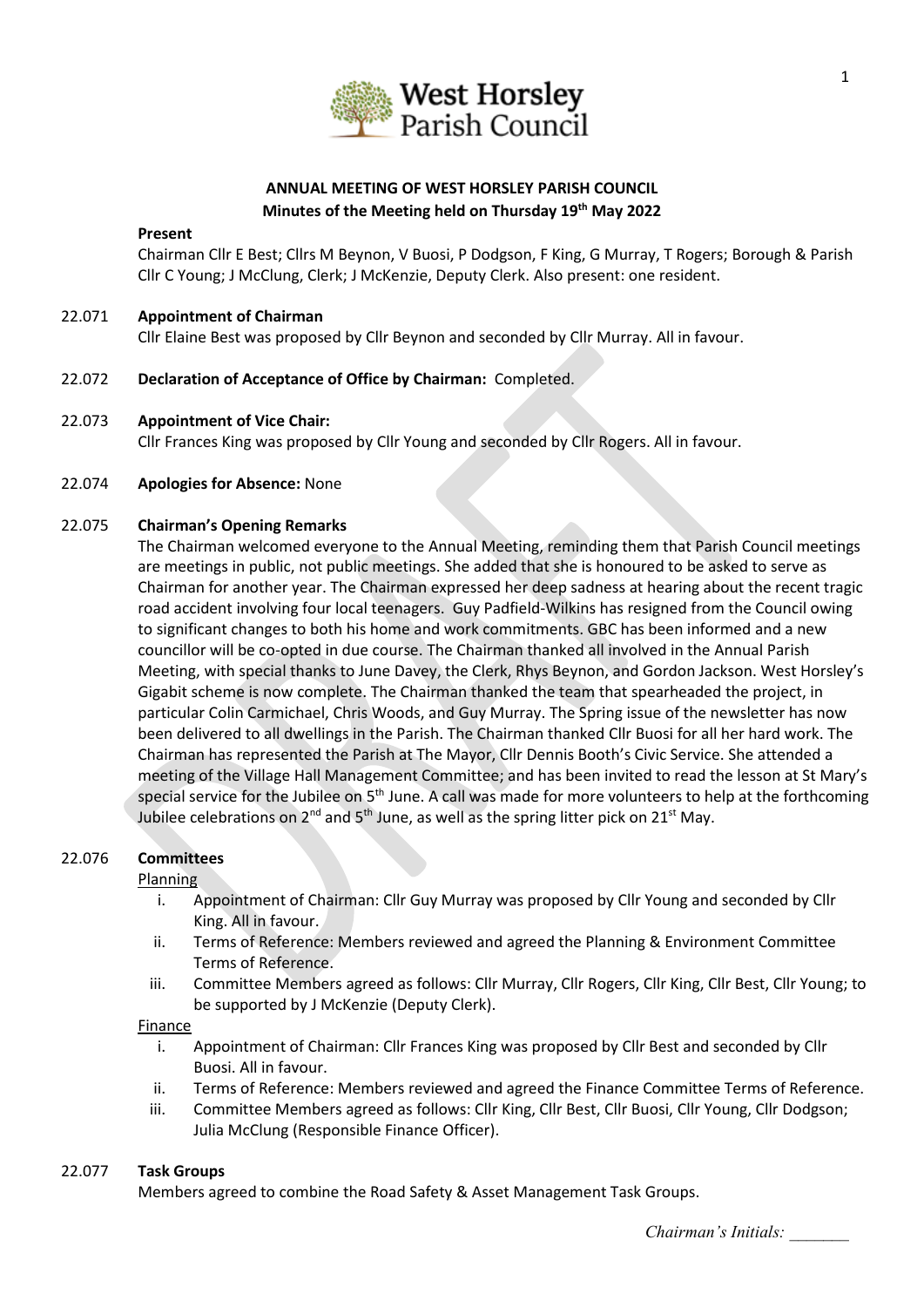Members agreed on the Lead and Membership of each Task Group as follows: Asset Management, Road Safety & Village Appearance Lead: Cllr Rogers; Members: Cllrs Beynon, Buosi, Rogers, Young Communications Lead: Cllr Buosi; Members: Cllrs Buosi, Best, Murray, Young Community Events & Wellbeing Lead: Cllr Beynon; Members: Cllrs Beynon, Best, Buosi, King Climate Change Lead: Cllr Young; Members: Cllrs Young, Beynon, King Personnel Lead: Cllr King; Members: Cllrs King, Best, Beynon, Julia McClung (Clerk) Youth Council Leads: Cllr Buosi & Cllr Beynon; Members: Cllrs Buosi, Beynon, Dodgson, Murray

It was also agreed that the Chairman is ex-officio to all Task Groups.

## 22.078 **Other Village Bodies**

Members agreed its representatives as follows:

- a) Grace & Flavour Community Kitchen Garden & Allotments Cllr Buosi
- b) West Horsley Village Hall Management Committee Cllr Best
- c) Surrey Association of Local Councils (SALC) Cllrs Best and King

## 22.079 **Declarations of Interest; Amendments to Register of Interests; and Declarations of Gifts and/or Hospitality over £25**

- Cllrs Best and King declared an interest in 22.090 Child's Toilet at the Village Hall as they are both on the Village Hall Management Committee
- Cllr Rogers declared an interest in 22.085 Village Green as he lives opposite the Green.
- Cllr Murray declared hospitality over £25 in the form of a day's clay pigeon shooting with a resident.
- Cllr Young declared an interest in 22.093 Planning Update in her capacity as Borough Councillor.

### 22.080 **Approval of the Minutes of Previous Meeting**

The minutes of  $12<sup>th</sup>$  April 2022 were approved by the full council and signed by the Chairman as a true and accurate record.

## **Public Forum (***meeting adjourned to allow visitors to make comments***)** Members of the Public

- Ditches the ditches in the village, particularly in Ripley Lane and Ockham Road North, need clearing out before the winter. Council will raise with Surrey CC and with known landowners; and will also post on Nextdoor asking residents to clear ditches in front of their properties.
- Jubilee Trail to make the Trail fully accessible to all a dropped curb is needed on the north side of the A246 opposite St Mary's Church. Council will write to County Cllr Cross.

### 22.081 **Clerk's Report**

- A VAT Return for £11,754.03 has been received.
- The year-end internal audit has been re-scheduled to  $13<sup>th</sup>$  June.
- West Horsley Place has offered for us to re-stage our local historical postcards exhibition in the House on the day of the Village Garden Party  $(10<sup>th</sup> September)$ .
- A new picnic table has been ordered for the Village Orchard (GBC has awarded the Council £630 Concurrent Functions Grant Aid towards this).
- The next Community Drop-In session will be on Wednesday 1<sup>st</sup> June, 11am -12pm, and will be hosted by members of the Climate Change Task Group.
- The new defibrillator has arrived and will now be installed outside Hookwood Chiropractic Clinic.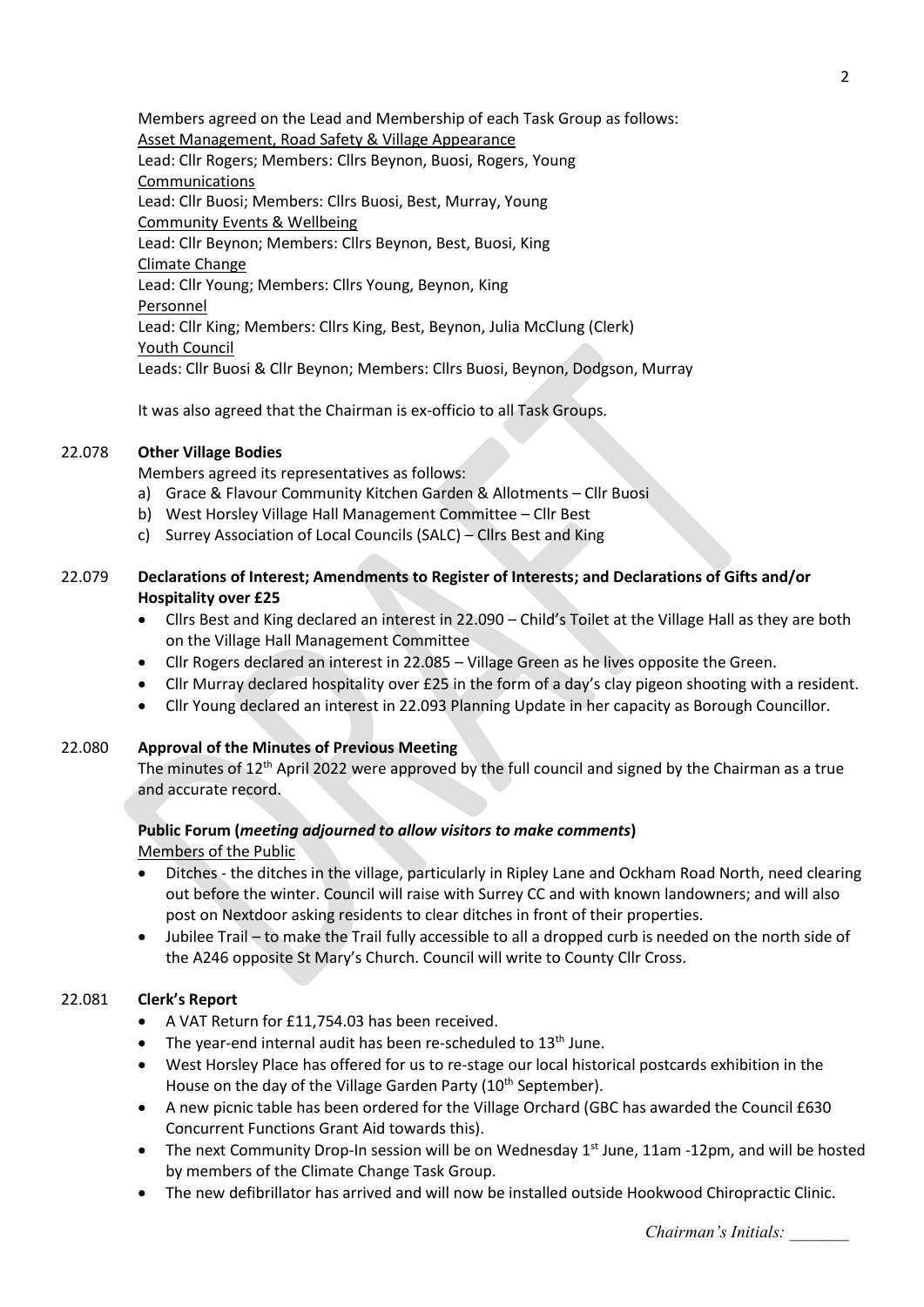### 22.0082 **Significant Correspondence Received Since the Last Council Meeting**

- Complaints received about Footpath 91 (Cranmore Lane to the A246) which is overgrown. This has been reported to Surrey CC. Council will consider alternative action if SCC cannot prioritise.
- Residents of Nightingale Crescent wish to plant a cherry tree for the Jubilee. They have been given contact details at GBC to request permission. If granted, the Council will consider funding the tree through the Akerman Bequest.

### 22.0083 **Financial Matters**

- a) Standing items: A list of payments authorised at the previous meeting was noted; and a list of proposed payments was approved by full Council at this meeting.
- b) A summary of all payments made in April was received and approved.

## 22.084 **Review of Strategic Documents**

- a) Members reviewed and approved the following:
	- i. Child Protection Policy
	- ii. Safeguarding Policy
	- iii. Model Standing Orders (as amended by NALC)

## 22.085 **Village Green**

Members received a briefing note on the Village Green boundary (along the man-made ditch) and approved, with one proviso\*, the clearance of weeds, brambles and dead wood from the area, the returfing of the cleared land, and the re-positioning of one of the benches. Once complete, new planting of hedgerow and trees will be considered and costed.

\*Council to investigate alternative materials to concrete for re-installation of the bench.

## 22.086 **Improvements at Corner of Ockham Road North/East Lane**

Members received and approved a report on the laying of turf, planting of spring bulbs and installation of a railway-sleeper planter next to the newly installed bench.

# 22.087 **GBC Concurrent Functions Grant Aid (2023/24)**

Members were asked to consider any future one-off projects that could meet the criteria for Concurrent Functions Grant Aid, advising the Clerk of suggestions before the next Council meeting.

# 22.088 **Friends of Horsley Station Update**

Considerable progress is being made to enhance the appearance of the station, including the garden to the back of the cycle shop, for which local gardener Fiona Stephenson has donated plants and labour. Contributions from WHPC have funded the newly installed planters on both platforms. A noticeboard is to be installed in the waiting room. More volunteers are required to help with ongoing maintenance of the beds and planters.

### 22.089 **Friends of Horsley Library**

Working on initiatives to increase footfall, particularly of young readers. Also planning to set up an 'eco hub' for the easy recycling of batteries, tablet foils and spectacles.

### 22.090 **Child's Toilet at Village Hall**

Members agreed to prepare a proposal to convert the existing outbuilding/storage cupboard to a child's toilet, which would be unlocked and locked daily as per the playground opening hours. The Asset Task Group will prepare a specification for potential contractors, to include the installation of a suitable outdoor storage container.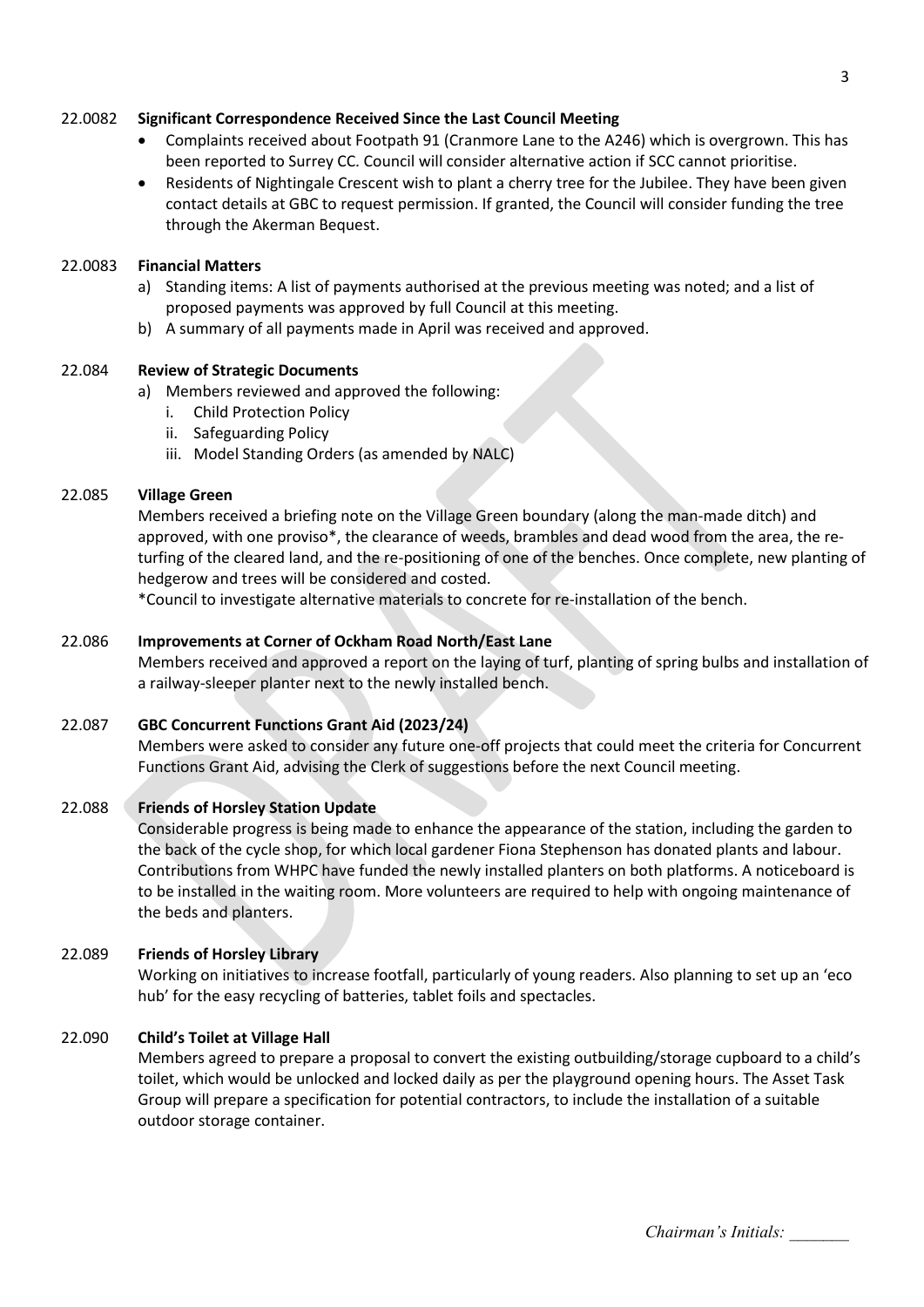### 22.091 **Primary school Places**

Members received a confidential briefing note on The Raleigh School's admissions criteria following correspondence received from residents whose children have not gained places at the school due to a bumper year for siblings. Council to write to the South Farnham Educational Trust (SFET), copied to the Headmistress at The Raleigh, expressing their concerns.

It was proposed by Cllr Dodgson that Members consider calling a meeting between WHPC, Surrey CC, Guildford BC, the SFET and parents to discuss the ongoing matter of a shortage of school places for local children, particularly considering the number of new homes due to be built in the village.

## 22.092 **Ripley School Site**

Members agreed to submit a letter of objection to the proposed dissolution of the Ripley School Trust. Members received and approved a draft letter which will be submitted before end of 20<sup>th</sup> May 2022.

## 22.093 **Planning & Environment Committee Update**

- Members received a report on Planning & Environment Committee meetings held since the previous Council meeting.
- It was noted that Cllrs Murray and Young attended a recent 'eight parishes' meeting.
- Cllr Murray reported that revised plans for Lollesworth Fields have been submitted to GBC.
- Planning Committee is to meet with Thakeham Homes again w/c 30 May.

## 22.094 **Task Group Updates**

Asset Management, Road Safety & Village Appearance:

- Tennis court refurbishment is now complete. Planning an official opening in July.
- Orchard Restoration project is almost complete.
- Village Warden position will be advertised shortly.

Climate Change:

- The next joint West & East Horsley Climate Change Task Group meeting is on Mon 13<sup>th</sup> June.
- Hoping to hold four village events focusing on what individuals can do about Climate Change.
- The North East Climate Change Network (a group of eight local parish councils) met on  $4<sup>th</sup>$  May. Currently working on three key projects: EV strategy for installation across our villages; cycle and walking routes to extend 'green connectivity' (have written to Cabinet Member for the Environment); and working with Zero Carbon Guildford.

# Communications:

- Newsletter has been delivered to all homes in the Parish and the response has been very positive.
- The West Horsley Welcome Pack will be ready in the coming weeks.
- Two refurbished noticeboards still available; looking for suitable locations.

### Community Events & Wellbeing:

- The Spring Litter Pick is on 21<sup>st</sup> May. Care will be taken in future not to clash with the Farmers' Market and the Horsley Garden Society event.
- The Arts display board in the Village Hall bus shelter has been updated.

Jubilee Celebrations:

- Flyers are out and contain all the details.
- WHPC is mostly responsible for the Beacon Lighting and Pageant/Procession events. Need to find two volunteers to be fire marshals for the beacon event.

Personnel:

• Nothing to report.

Youth Council:

- Successful trial cinema event was held in the barn at West Horsley Place on 22<sup>nd</sup> April. Plans are afoot for regular youth cinema events. WHP happy to manage tickets through their online booking system.
- Tennis tournament arrangements are coming together. Final will be played the day of the official opening of the tennis court on 24<sup>th</sup> July.